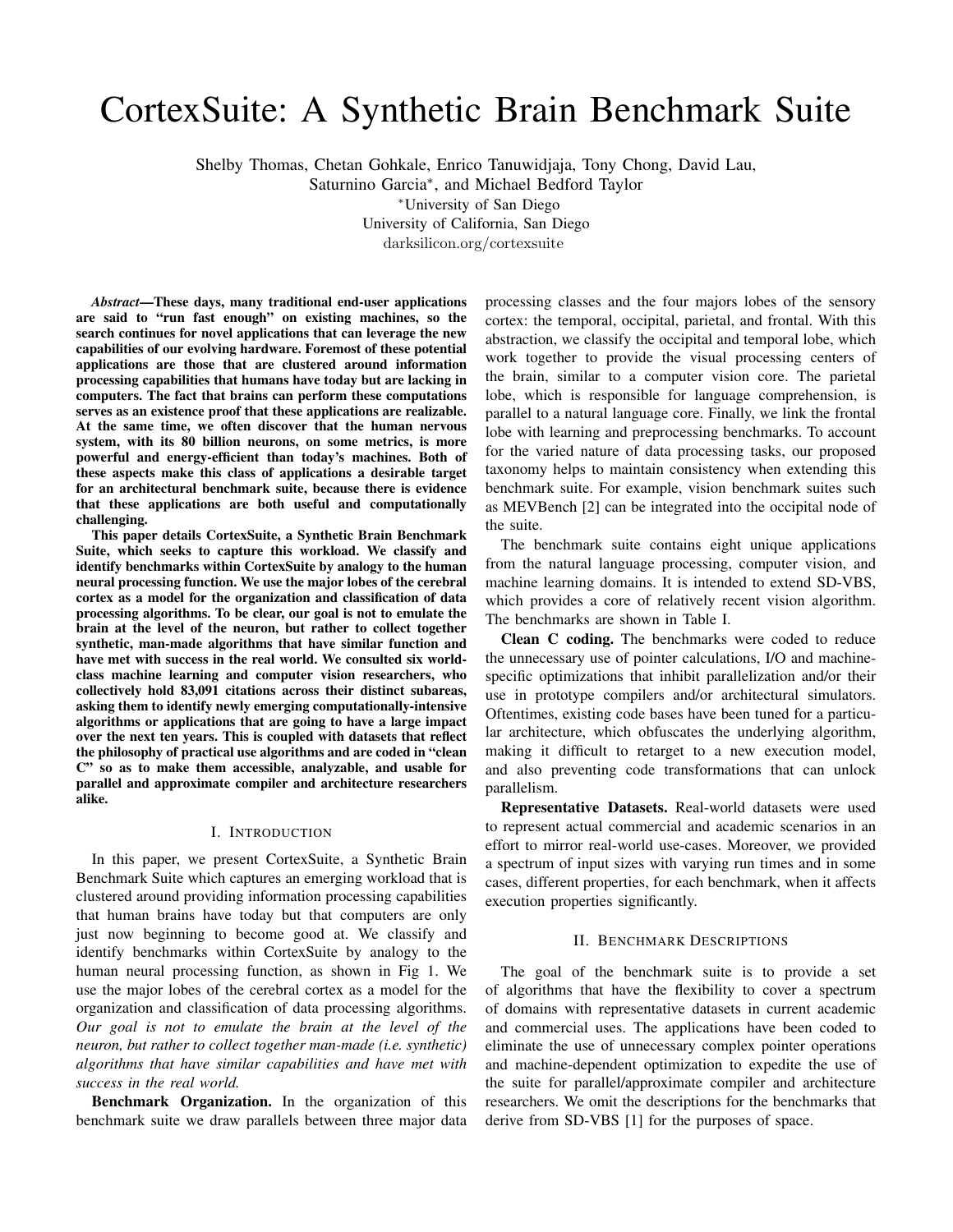

Fig. 1. *The Synthetic Brain Benchmark Suite.* CortexSuite captures an emerging workload that is clustered around providing information processing capabilities that human brains have today but that computers are only just now beginning to become good at. We classify and identify benchmarks within CortexSuite by analogy to the human neural processing function. We use the major lobes of the cerebral cortex as a model for the organization and classification of data processing algorithms. Our goal is not to emulate the brain at that level of the neuron, but rather to collect together man-made algorithms that have similar function and have met with success in real world use. To collect these benchmarks, we consulted six world-class vision and machine learning researchers, asking them to identify newly emerging computationally-intensive algorithms or applications that are going to have a large impact over the next ten years. This benchmark suite extends the SD-VBS vision benchmark suite [1] with eight more brain-centered applications–and provide an analysis of basic properties including the quantity of innate parallelism in each benchmark. In this diagram, we have mapped applications to the associated parts of the brain's cerebral cortex. Vision is processed primary by the occipital and temporal lobes, language processing by the parietal lobe, and learning/feature selection by the frontal lobe.

CortexSuite contains eight different applications in addition to those in SD-VBS with three dataset sizes: small, medium, and large, corresponding to exponentially increasing execution times. We include multiple algorithms for applications in natural language processing, computer vision, and machine learning. In addition, a spectrum of unique and useful computer vision applications have also been provided through SD-VBS, summarized in Table I.

Restricted Boltzmann Machines (RBM) has seen exponentially growing use over the last couple of years in the context of deep learning networks. It is a stochastic neural network algorithm with applications in collaborative filtering [3], feature learning and topic modeling. The RBM algorithm was used in the Netflix prize's winning solution in 2009 [4], where Netflix provided their database of films, with user rankings, and offered \$1 million for the best algorithm that would predict ratings of films that the user had not yet rate. RBM featured prominently in many of the top solutions that emerged over time. CortexSuite utilizes RBM to implement movie suggestions (collaborative filtering) on variants of the Netflix database and provides the benchmark for the training process of RBM, the most computationally intensive aspect. To scale the run-time, we provide several scaled versions of the database; discarding minimally-connected films that have little impact on training.

Sphinx Speech Recognition is used for the translation of spoken words to text [5] by taking the raw waveform, splitting it on utterances by silences, and attempting to recognize the word in each utterance. We group all possible combinations of words and the best matching combination is chosen.

Super-resolution Reconstruction (SRR) is based on the idea that slight sub-pixel variations in the information encoded in a series of low resolution (LR) images can be used to recover one high resolution (HR) image [6], [7]. Computational resolution enhancement has many applications in the fields of photography, healthcare, security, astronomy, and military.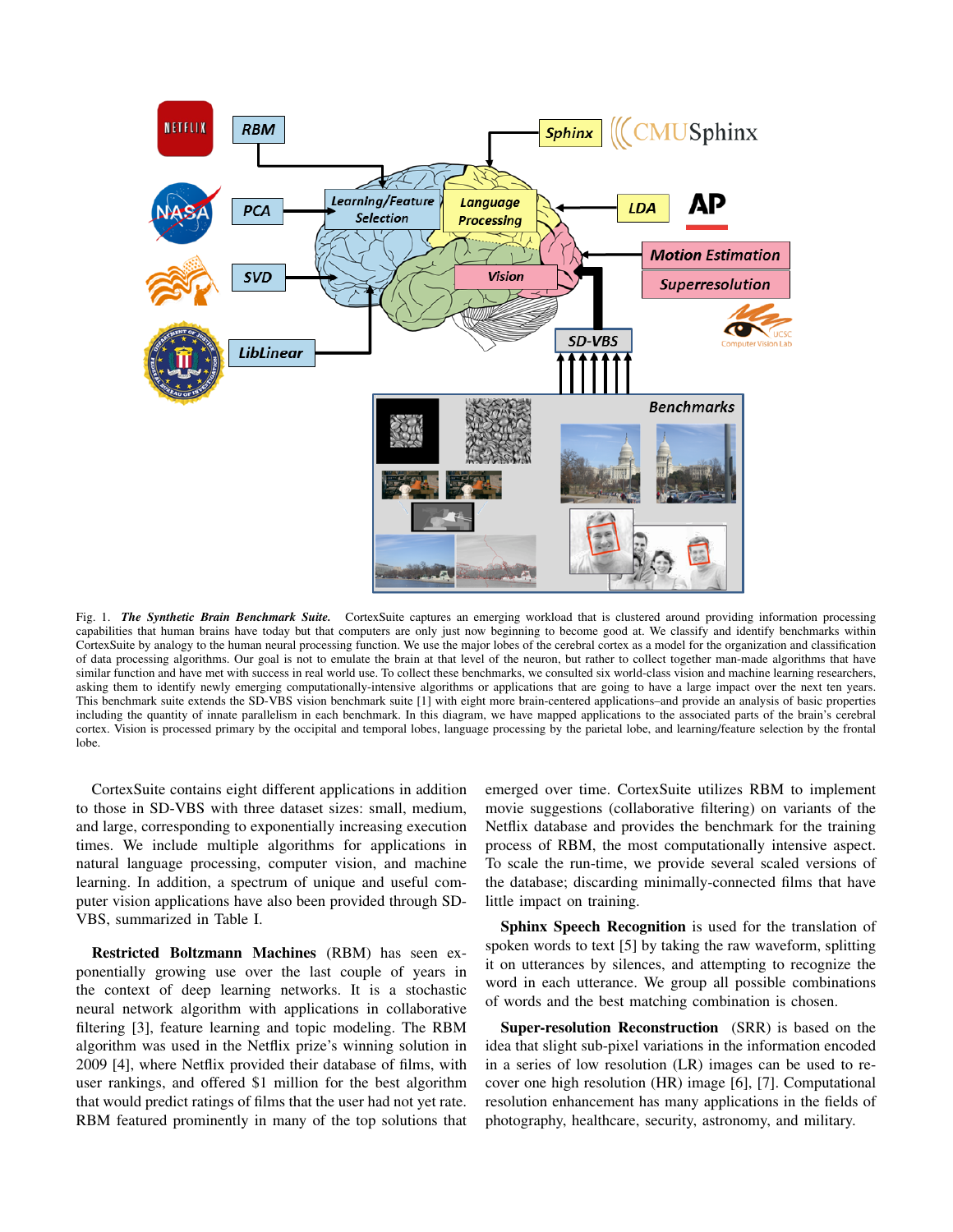#### TABLE I

*Benchmarks in the Synthetic Brain Benchmark Suite.* CORTEXSUITE CONTAINS NINETEEN BENCHMARKS THAT SEEK TO ENCOMPASS IMPORTANT NEW APPLICATIONS; IT INCLUDES EIGHT NEW BENCHMARKS (TOP) AND A NUMBER OF VISION-BASED BENCHMARKS FROM SD-VBS (BOTTOM).

| <b>Benchmark</b>                   | Category                           | <b>Dataset</b>              | <b>Application Domain</b>   |
|------------------------------------|------------------------------------|-----------------------------|-----------------------------|
| Restricted Boltzmann Machines      | Deep Learning                      | Netflix                     | Machine Learning            |
| LibLinear                          | Classification/Regression          | <b>FBI</b> Crime Statistics | Machine Learning            |
| Principal Component Analysis       | <b>Feature Selection</b>           | <b>NASA</b>                 | Machine Learning            |
| Singular Value Decomposition       | <b>Feature Selection</b>           | <b>KOS</b> Press            | Machine Learning            |
| Sphinx Speech Recognition          | Speech Recognition                 | <b>CMU</b>                  | Natural Language Processing |
| <b>Latent Dirichlet Allocation</b> | Topic Modeling                     | <b>Associated Press</b>     | Natural Language Processing |
| Super Resolution Reconstruction    | <b>Image Reconstruction</b>        | <b>MDSP</b> Research        | Computer Vision             |
| <b>Motion Estimation</b>           | Motion, Tracking                   | <b>MDSP</b> Research        | Computer Vision             |
| Disparity Map                      | Motion, Tracking and Stereo Vision |                             | Computer Vision             |
| Feature Tracking                   | Motion, Tracking and Stereo Vision |                             | Computer Vision             |
| Image Segmentation                 | Image Analysis                     |                             | Computer Vision             |
| <b>SIFT</b>                        | Image Analysis                     |                             | Computer Vision             |
| Robot Localization                 | Image Understanding                |                             | Computer Vision             |
| <b>SVM</b>                         | Image Understanding                |                             | Computer Vision             |
| Face Detection                     | Image Understanding                |                             | Computer Vision             |
| Image Sitch                        | Image Processing and Formation     |                             | Computer Vision             |
| Texture Synthesis                  | Image Processing and Formation     |                             | Computer Vision             |

Latent Dirichlet Allocation (LDA) is a topic modeling algorithm that is commonly found in natural language processing to discover topics from unordered documents. The underlying algorithm uses the assumption that each document was generated using a Dirichlet Distribution, which serves as a prior distribution to the Multinomial Distribution[8]. The goal of the algorithm is to find values for the multinomial parameter vectors and topics for each document.

Singular Value Decomposition (SVD) is a rank reduction algorithm used in many artificial intelligence, signal processing, and computer vision applications. We utilize SVD for latent semantic analysis as a tool for natural language processing.

Principle Component Analysis (PCA) is one of the most versatile and widely used statistical techniques for feature extraction in multivariate datasets. PCA is found in applications ranging from computer vision to machine learning and its tendency to use several matrix operations lends itself to parallelization.

Motion Estimation is the process of finding motion vectors that describe the transformation of one 2D image to another. Motion Estimation is an essential element in image and video processing. It is a key part of the video encoding and applications such as frame rate upsampling and superresolution. Performance of motion estimation can directly affect the performance of these applications.

Liblinear is a versatile library for large-scale linear classification and regression with applications in computer vision, natural language processing, neuroimaging, and bioinformatics. The library has been used in a variety of applications from real-time object recognition to predicting protein solubility and supports linear SVM, linear support vector regression (SVR) and logistic regression. Liblinear is especially powerful for large scale data, i.e. with a large number of instances and features, as it is much faster ( $100 \times$  faster than libSVM) than other state-of-art linear or nonlinear SVM libraries [9] while keeping high accuracy.



Fig. 2. **Total Execution Times.** To ensure kernel functions are sufficiently saturated, the large dataset for each algorithm was crafted to take a significant amount of time. This enabled us to see a trend in relative kernel execution time with increasing data. The total number of cycles is measured on an Intel Core i7-2620M CPU running at 2.70GHz.

# III. RESULTS AND SCALABILITY ANALYSIS

A primary goal of the Synthetic Brain Benchmark Suite is to provide researchers with a platform for evaluating the scalability of various human-inspired data processing tasks. Toward that end we analyzed all applications in the benchmark suite to identify these regions of the program that act as performance bottlenecks as the dataset size increases. We identified which regions of the program dominate runtime as data scales exponentially, the so called kernels of the applications in Fig. 3. This data can be contrasted with each algorithm's absolute runtime, Fig. 2.